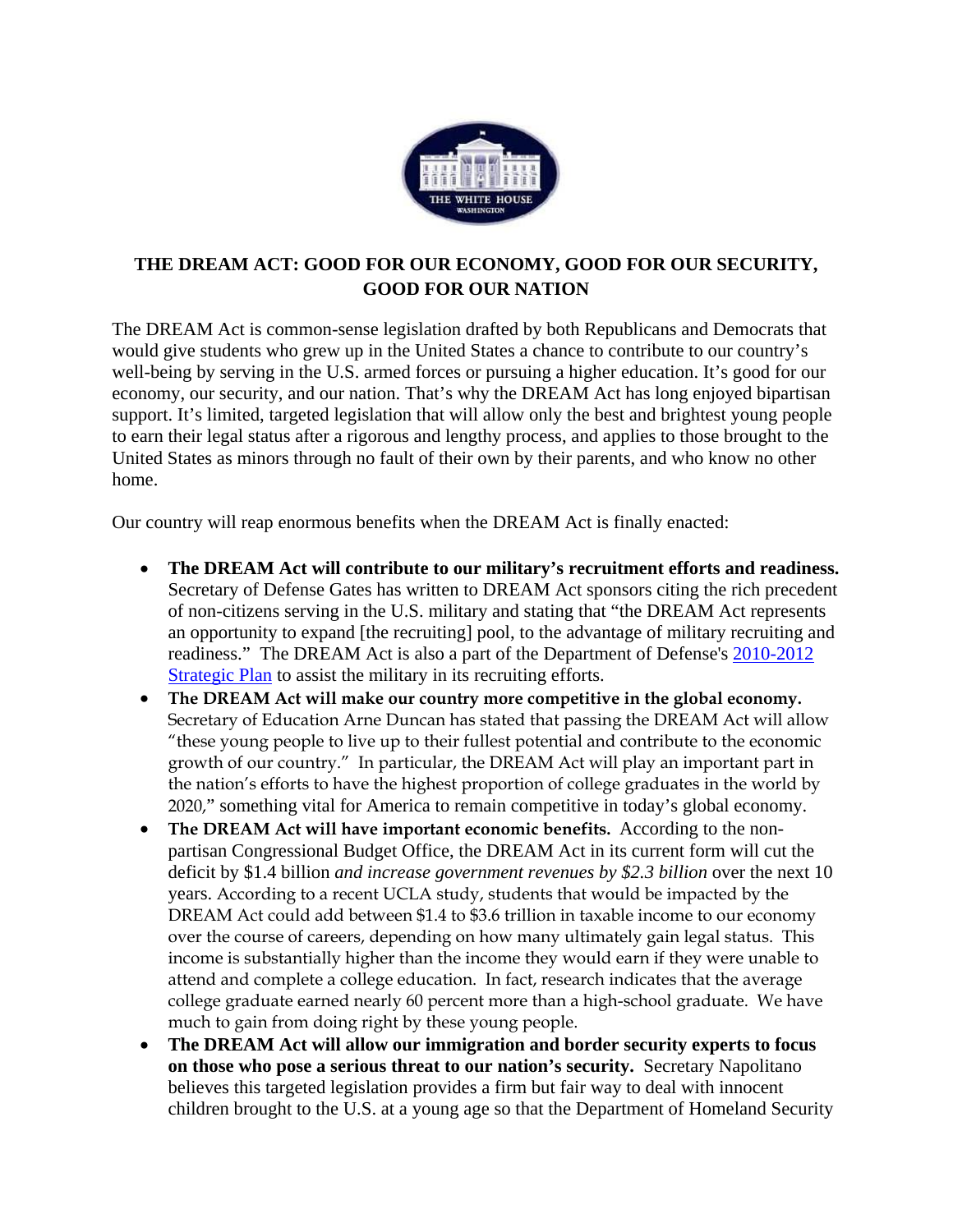can dedicate their enforcement resources to detaining and deporting criminals and those who pose a threat to our country.

## **Myths vs. Facts: DREAM Act**

As the public debate on the DREAM Act moves forward, it is vital that the facts on this important legislation remain clear. The Dream Act is good for our economy, our security, and our nation. And the lenghty and rigorous process the DREAM Act establishes will ensure that our nation is enriched with only the most promising young people who have already grown up in America. In fact, according to a recent analysis by the Migration Policy Institute, just 38 percent of all potential beneficiaries will successfully complete the DREAM Act's rigorous process and earn permanent immigration status.

## *Myth: Opponents claim the DREAM Act is "amnesty."*

*Fact: The Dream Act requires responsibility and accountability of young people who apply to adjust their status under the DREAM Act, creating a lenghty and rigorous process.* 

- **Young people must meet several requirements in order to qualify for the conditional status it will provide them.** These requirements include entering the country when they were under 16 years old, proving they have continuously lived in the U.S. for at least 5 years and graduated from a U.S. high school or obtained a GED; demonstrating their good moral character; proving they have not committed any crimes that would make them inadmissible to the country. Only then can they obtain a conditional status for a limited period of time.
- **After their six year conditional status, these same individuals will need to meet additional requirements to move on to the next phase of this process.** Specifically, they must have attended college or served in the U.S. military for at least 2 years, and once again, pass criminal background checks, and demonstrate good moral character. If young people are unable to fulfill these requirements, they will lose their legal status and be subject to deportation.
- **Only applies to individuals who entered the U.S. as children.** According to DREAM Act's provisions, beneficiaries must have entered the United States when they were under 16 years old.
- **DREAM Act applicants will be responsible for paying fees to cover the costs of USCIS processing their applications.** According to Section 286(m) of Immigration and Nationality Act provisions, the cost of having U.S. Customs and Immigration Services process DREAM Act applications will be covered by the application fees.
- **DREAM Act applicants would be subject to rigorous criminal background checks and reviews.** All criminal grounds of inadmissibility and removability that apply to other aliens seeking lawful permanent resident status would apply and bar criminal aliens from gaining conditional or unconditional LPR status under the DREAM Act. Additionally, decisions to grant status are discretionary, and any alien with a criminal record not automatically barred by these provisions would only be granted status when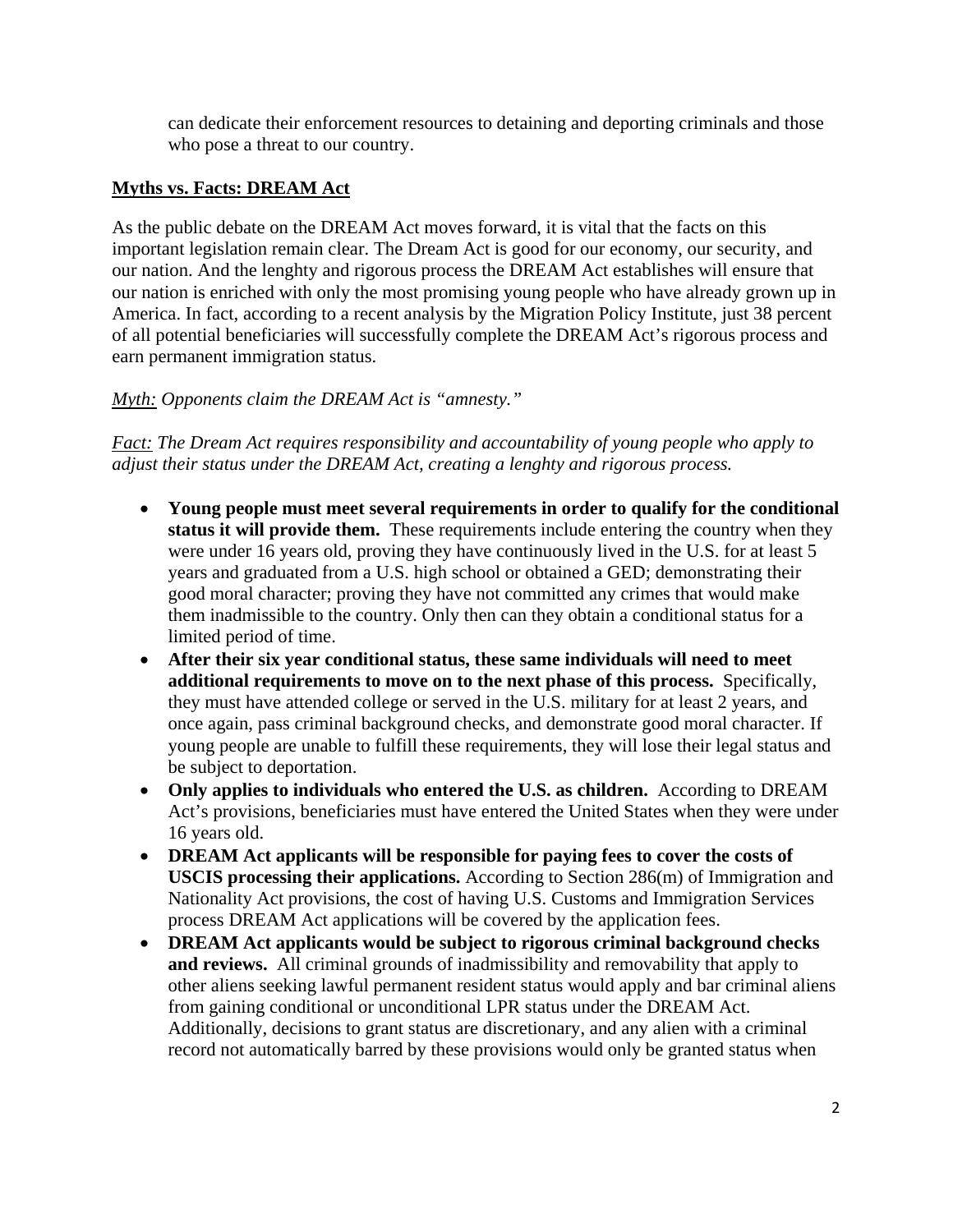and if the Secretary exercises her discretion favorably.

*Myth: Opponents claim the DREAM Act would encourage more students to immigrate illegally, and that applicants would just use it to petition for relatives.* 

*Fact: The DREAM Act only applies to young people already in the United States who were brought here as children, it would not apply to anyone arriving later, so it cannot act as a "magnet" encouraging others to come. Furthermore,. DREAM Act applicants would not be able to petition for any family member until fulfilling lengthy and rigorous requirements outlined above, and even then, they would have to wait years before being able to successfully petition for parents or siblings..* 

 DREAM Act beneficiaries would only be able to petition for entry of their parents or sibling if they have satisfied all of the requirements under the DREAM Act. Even then, they would be subject to the same annual caps waiting periods in order to petition for their relatives; the bottom line is that it would take many years before parents or siblings who previously entered the country illegally could obtain a green card.

*Myth: Opponents claim the DREAM Act would result in taxpayers having to subsidize student loans for those students who register through the DREAM Act.* 

*Fact: DREAM Act students would not be eligible for federal grants, period.* 

 An alien who adjusts to lawful permanent resident status under DREAM qualifies only for certain specified types of Federal higher education assistance. Undocumented youth adjusting to lawful permanent resident status are only eligible for federal student loans which must be paid back, and federal work-study programs, where they must work for any benefit they receive. They would not eligible for federal grants, such as Pell Grants.

## **What They're Saying:**

Editorials and experts around the country are agreeing that the DREAM Act is good for our nation, and have called on Congress to pass it:

Former Secretary of Commerce Carlos Gutierrez, a Republican, said on a conference call on November 29th it would be a "shame" not to pass the bill in the lame duck.

**Former Secretary of State Colin Powell, said** "[The Republican Party] needs to take a hard look at some of the positions they've been taking. We can't be anti-immigration, for example. Immigrants are fueling this country. Without immigrants America would be like Europe or Japan with an aging population and no young people to come in and take care of it. We have to educate our immigrants. The DREAM Act is one way we can do this."

**Former Illinois Republican Governor Jim Edgar** voiced his support for DREAM in an op-ed in Sunday's *Chicago Tribune*, writing: "A rational approach to comprehensive immigration reform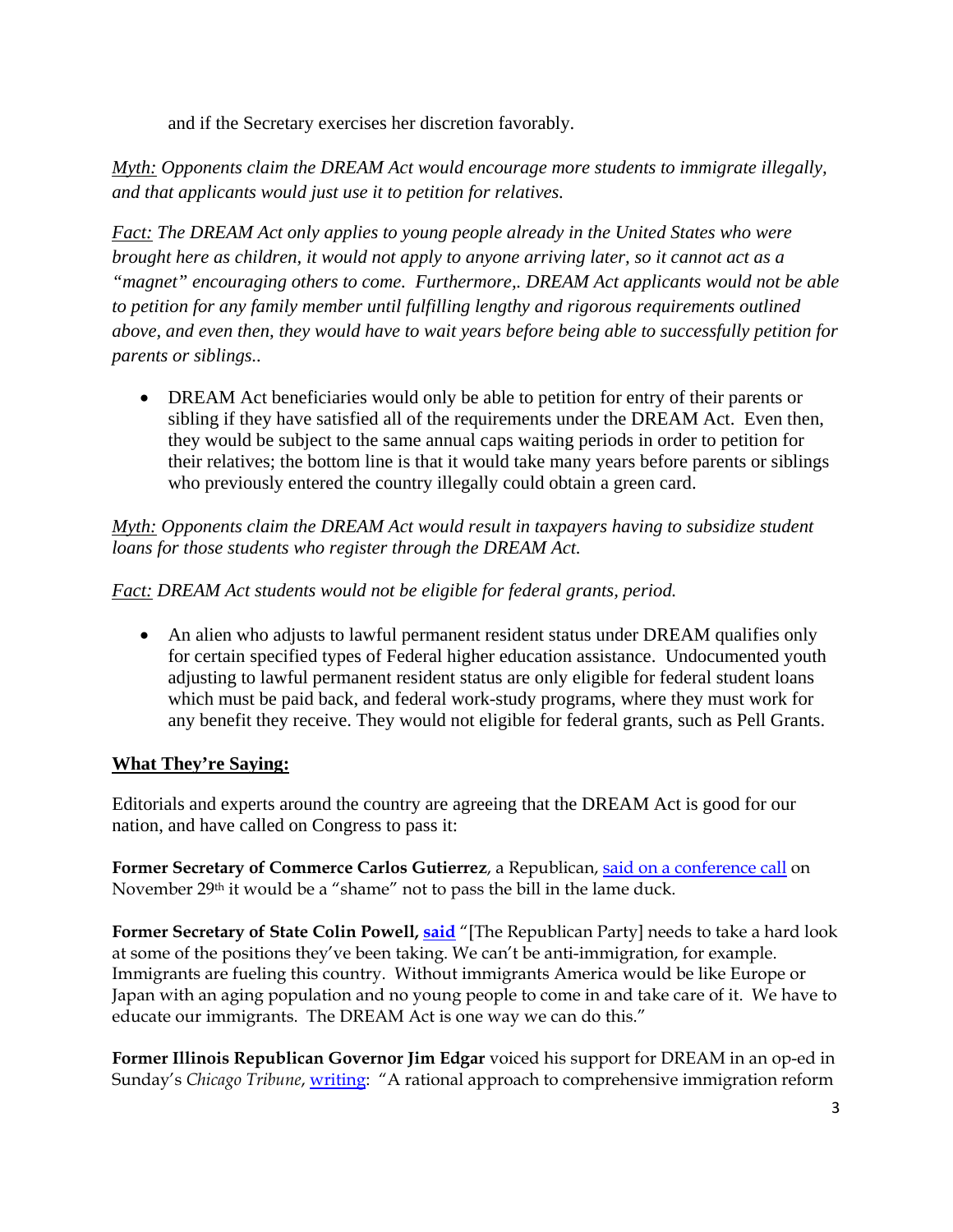should begin with the young people who were brought here as babies, toddlers and adolescents…A nation as kind as ours should not turn its back on them. Congress needs to support the sensible, humane approach embodied in legislation known as the Dream Act. The measure charts a rigorous path that undocumented youths must negotiate to gain legal status and qualify for citizenship, and supporting it would be both good government and good politics."

**The** *Wall Street Journal* **published an editorial that argues**: "Restrictionists dismiss the Dream Act as an amnesty that rewards people who entered the country illegally. But the bill targets individuals brought here by their parents as children. What is to be gained by holding otherwise law-abiding young people, who had no say in coming to this country, responsible for the illegal actions of others? The Dream Act also makes legal status contingent on school achievement and military service, the type of behavior that ought to be encouraged and rewarded."

On August 11, 2010, **former Arkansas Governor Mike Huckabee** explained to NPR the economic sense of allowing undocumented children to earn their citizenship: "When a kid comes to his country, and he's four years old and he had no choice in it – his parents came illegally. He still, because he is in this state, it's the state's responsibility - in fact, it is the state's legal mandate - to make sure that child is in school. So let's say that kid goes to school. That kid is in our school from kindergarten through the 12th grade. He graduates as valedictorian because he's a smart kid and he works his rear end off and he becomes the valedictorian of the school. The question is: Is he better off going to college and becoming a neurosurgeon or a banker or whatever he might become, and becoming a taxpayer, and in the process having to apply for and achieve citizenship, or should we make him pick tomatoes? I think it's better if he goes to college and becomes a citizen."

**Education, military, religious and business leaders support the DREAM Act**: The legislation is supported by a wide range of leaders from the education, military, and business fields, and from religious orders including the United Methodist Church, General Board of Church and Society; the U.S. Conference of Catholic Bishops; the evangelical movement, the Jewish community; and many others.

**David S. C. Chu, Under Secretary of Defense for Personnel and Readiness under George W. Bush, called for action on the DREAM Act to strengthen the military. "**If their parents are undocumented or in immigration limbo, most of these young people have no mechanism to obtain legal residency even if they have lived most of their lives here. Yet many of these young people may wish to join the military, and have the attributes needed - education, aptitude, fitness, and moral qualifications." *[CQ Congressional Testimony; "Immigration and the Military"; July 10, 2006]*

**Margaret Stock, a Lieutenant Colonel in the U.S. Army Reserve (retired**); a former professor at the U.S. Military Academy at West Point; and an adjunct professor at the University of Alaska, Anchorage, said: "Potential DREAM Act beneficiaries are also likely to be a military recruiter's dream candidates for enlistment … In a time when qualified recruits—particularly ones with foreign language skills and foreign cultural awareness – are in short supply, enforcing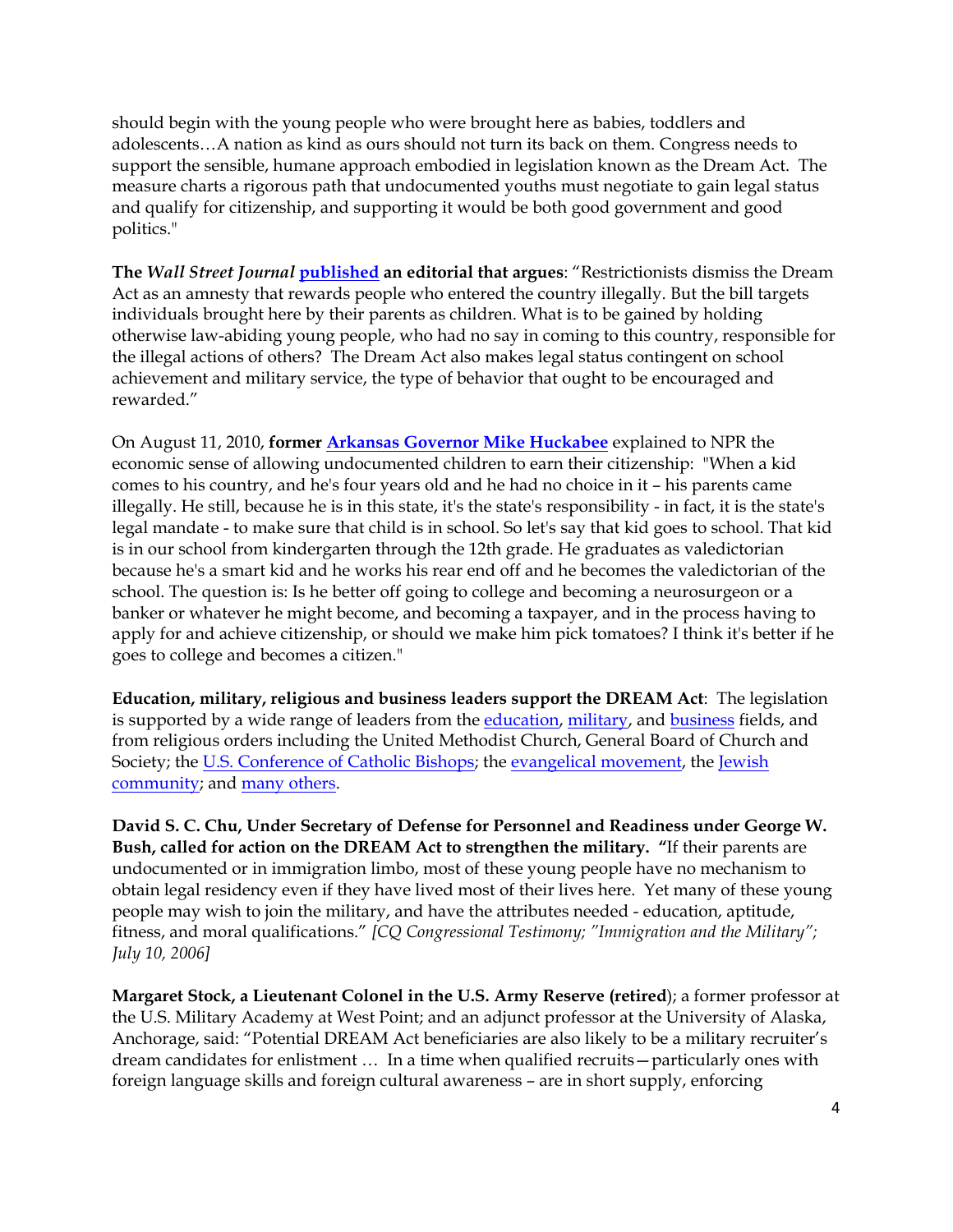deportation laws against these young people makes no sense. Americans who care about our national security should encourage Congress to pass the DREAM Act." *[Margaret D. Stock, "The DREAM Act: Tapping an Overlooked Pool of Home Grown Talent." The Federalist Society, Washington, DC. Engage: The Journal of the Federalist Societies Practice Group, Volume 6, Issue 2, October 2005]*

**Bill Carr, former Acting Under Secretary of Defense for Military Personnel Policy, called DREAM "very appealing" to the military** "because it would apply to the 'cream of the crop' of students. Mr. Carr concluded that the DREAM Act would be "good for [military] readiness." *[Donna Miles, "Officials Hope to Rekindle Interest in Immigration Bill Provision." American Forces Press Service. June 11, 2007]*

**Conservative military scholar Max Boot supports the DREAM Act**: "It's a substantial pool of people and I think it's crazy we are not tapping into it." The DREAM Act "would not only offer a welcome path toward citizenship for many promising young people but also might ease some of the recruitment problems that Army has been facing of late." *[Max Boot, "Dream a Little Dream," Commentary Magazine, September 20, 2007]*

**The Center for Naval Analyses issued a report finding that immigrants in the military have high levels of performance and lower rates of attrition.** The report noted that non-citizens add valuable diversity to the armed forces and perform extremely well, often having significantly lower attrition rates than other recruits. The report also pointed out that "much of the growth in the recruitment‐eligible population will come from immigration." *[CNA, "Non-Citizens in Today's Military. Final Report." April 2005. http://www.cna.org/documents/D0011092.A2.pdf]*

**Senator Richard Durbin Makes a Compelling Case for DREAM:** "This is the choice the DREAM Act presents to us. We can allow a generation of immigrant students with great potential and ambitions to contribute more fully to our society and national security, or we can relegate them to a future in the shadows, which would be a loss for all Americans." *[Senator Richard Durbin, Floor Statement, "DREAM Act as an amendment to the Defense authorization bill," Friday, July 13, 2007*

Editorial Pages supporting the DREAM Act

- 1. **New York Times: Dreaming of Reform, November 30, 2010**
- 2. **Wall Street Journal (National): A Worthy Immigration Bill, November 29, 2010**
- 3. **Santa Rosa Press-Democrat (Calif.): Step forward, November 21, 2010**
- 4. **Battle Creek Enquirer (Mich.): Step toward real reform, November 19, 2010**
- 5. **Fresno Bee: Sorting out hypocrisy on illegal immigration, November 19, 2010**
- 6. **Los Angeles Times: A path to college, November 17, 2010**
- 7. **Sacramento Bee: DREAM Act should be the law of the land, November 17, 2010**
- 8. **La Opinión: The time is now!, November 16, 2010**
- 9. **Denver Post: To-do list for short session, November 16, 2010**
- 10. **Berkshire Eagle: Reform is a pipe dream, November 15, 2010**
- 11. **Sheboygan Press: DREAM Act has merit, but do it right way, October 3, 2010**
- 12. **Myrtle Beach Sun-News: Dream deferred, October 1, 2010**
- 13. **Rock Hill Herald (S.C.): Give DREAM Act a chance, September 27, 2010**